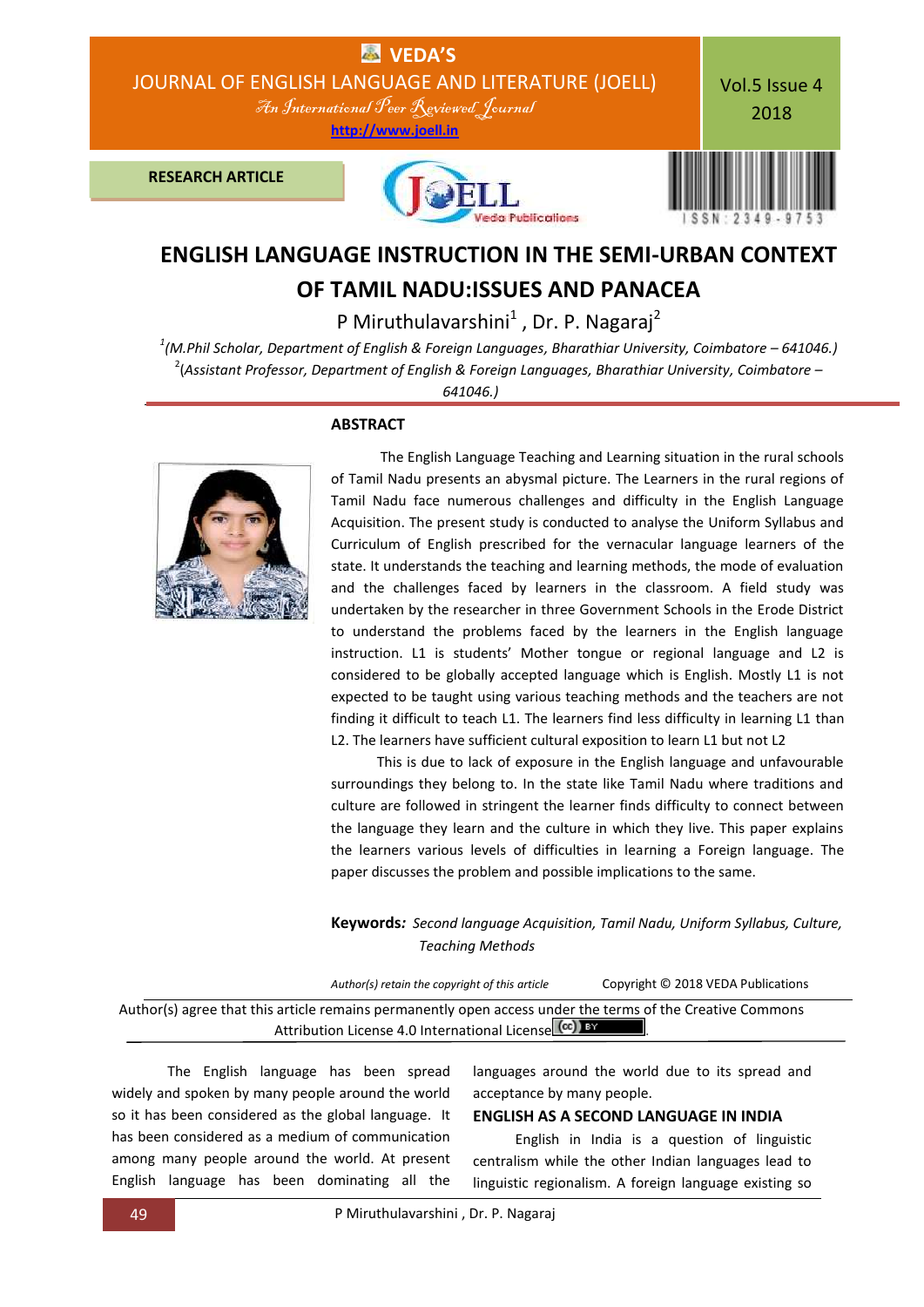**[http://www.joell.in](http://www.joell.in/)**

firmly and distinctly has posed a problem to the country. The growing modernization and internationalism in the world prevented us from doing away with the English language. Besides, Indian languages are often associated with tradition and are understood to be anti-modern. Therefore, a complete switchover to the Indian languages would lead to educational chaos and total isolation from the developments on the international arena. We could not risk this because of the cultural, social, political and economic reasons. Hence, this situation needed an urgent solution. The only resolution that could be thought of was a need for coexistence of English with Indian languages. As a result, we had to define the role of English in India and its relationship with Indian languages. This gave rise to language planning. Consequently, the major Indian languages became the Regional Languages.' Hindi was given the status of Official Language and English was accepted as the other Official Language. It was considered that English would promote integration as it cannot be identified with any region. Further, the role of English was strengthened and consolidated as English was recognized and perceived as:

- The language of knowledge (Science and Technology)
- The language of liberal, modern thinking
- A window on the world
- The language of library, reason.

### **UNFAVOURABLE SURROUNDINGS**

 In the regional areas, the people strictly follow their culture and tradition. The vernacular language they speak is naturally connected to their culture. They have the presupposition that learning English language and practicing it may lead to detachment to their culture and traditions. The people are not inquisitive in learning the English language and this leads to the unfavourable surroundings to the young learners. The learners are not exposed to the proper usage of English by any means.

 In the classroom, the teachings of other subjects are happening in their vernacular language and even the English subject is instructed in the regional language. These learners neither get enough exposure in the classroom nor outside. They also don't get enough opportunity to develop themselves in the acquiring the English language. This obviously

brings a poor performance of the learners in the English language.

# **PAUCITY OF SUITABLE TEACHING/LEARNING MATERIAL**

To enhance the learner's language acquisition many teaching/ learning materials like good textbooks, workbooks, and handbooks for teachers, TV, radio, charts or other useful visual material-are essential. The learners will get bored of the same methods of teaching to elevate their learning spirits these materials will be helpful. Unfortunately, many teachers and students are not provided with these materials. Hence, sometimes the teaching and learning become more imaginative than practical.

# **LACK OF GOOD TEACHERS OF ENGLISH**

Good teachers of English are found in very small number in India. Hence, not having a good teacher of English is a common experience of all the students of English. The teachers of English are either not trained properly or they are the teachers of other subjects. Even if they are trained, they are trained by the teachers of English in India but not by the native speakers. Even the materials and methodology used in these training programmes are outdated. As such, it is the same limited experience that is shared. There is hardly any scope to improve intuitive and spontaneous knowledge of the language. Though there are institutes like CIEFL, RIEs and, ELTCs to train teachers of English, they are hardly enough for the large demands of the Indian teacher population.

### **ERRONEOUS METHODS**

Learners are not given exposure to the use of language. Listening and speaking skills which is the soul of any method are not at all given importance in the classroom. Writing skill is the advanced stage of learning the foreign language but it has been given priority and taught first. The methodology which is used to teach English is not updated and it is not properly used. Language is a skill it must be acquired by continuous practice but it has been taught by the rules and made to do route memory of it.

# **LACK OF INCENTIVES FOR LEARNERS**

Learner's sociological conditions and their environment which they belong to never motivate them to acquire the English language. They lack exposure to the English language and intense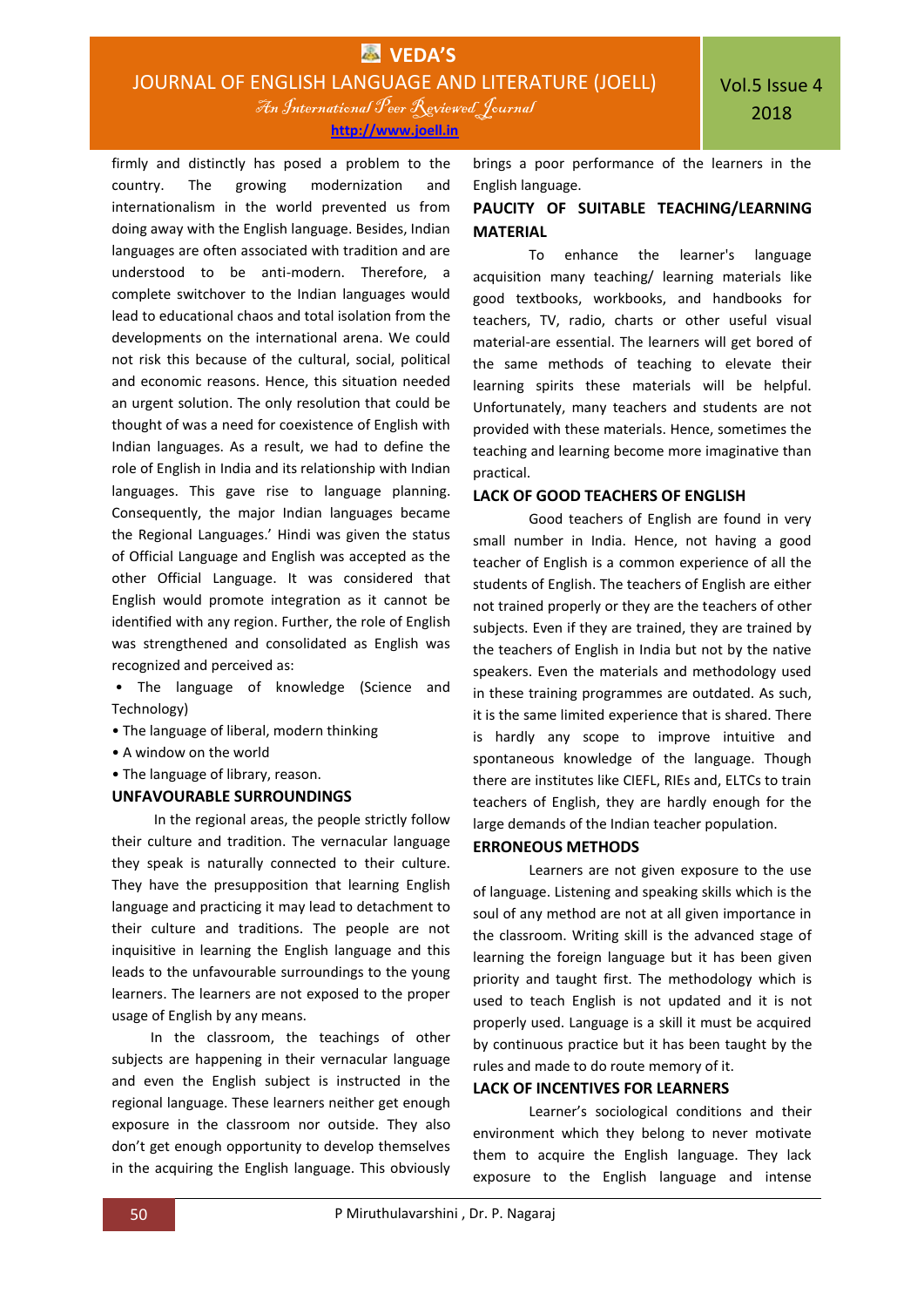# **VEDA'S** JOURNAL OF ENGLISH LANGUAGE AND LITERATURE (JOELL) An International Peer Reviewed Journal

# Vol.5 Issue 4 2018

**[http://www.joell.in](http://www.joell.in/)**

practice is not available to them. Acquiring a foreign language is not an easy thing; relentless practice is needed to get well versed in the language. But these learners don't get easy exposure to the English language even at the school. More or less they spent an hour in class to learn English subject even that is not taught full-fledged. In this kind of environment, the learners, as well as the teachers, find difficulty in handling the English language.

# **CRAMPED CLASSROOM SETTING**

In a classroom, the learners' population is high in number, especially in public schools. In such situation, the learners, as well as the teachers, find difficult to get a good environment. Due to this inconvenience, it is difficult to pay attention to every child individually and also there is no special method used to teach the slow learners. The cramped classroom setting is a huge hindrance to learn and teach the English language. They also lack technology-equipped classroom. No initiative is taken to disrupt the traditional way of teaching and these learners are still learning by an old pedagogical method.

### **FAULTY ASSESSMENT METHOD**

Our examination system encourages the students to memorize the syllabus and give an exam. The language skills are not tested by any proper method. The four major skills of language learning listening, speaking, reading and writing (LSRW) are not tested properly during the examination. The main focus of the examination is just on the written exam and to know the student's memory power. The examination system which is followed is not focused on LSRW skills. To get well versed in a language these four skills are important for the learners. But the examination system is merely focused only on writing skill. These four skills are not tested to any appreciable degree. Listening and speaking skills are totally neglected. With all these educational systems, learners find it difficult to adopt the English language properly. In this scenario, the teacher's role is very important to teach the English language in a different method so that learners could learn it interestingly and the assessment should be done on all these skills. This will help the learners to improve the language skill in a proper way.



Figure 1, PC: Miruthulavarshini. Typical Classroom.

In this government school, there is no technology development. English is taught by the teacher who struggles to make the children be quiet and even the children find bored of the typical classroom. The learners say that they need projection system and video screening so that they could learn the language in an interesting way. The teacher also says that they are expecting for the equipped classrooms so that they could teach many aspects of the language in a different and interesting way.



**Figure 2, PC: Miruthulavarshini. Technology Equipped Classroom.**

Students are more interested and enthusiastic about learning through the visual content. They could easily learn and understand the phonetics. In this government school, teachers took initiative and collected funds to arrange these facilities in the class. Thus the teachers as well as the